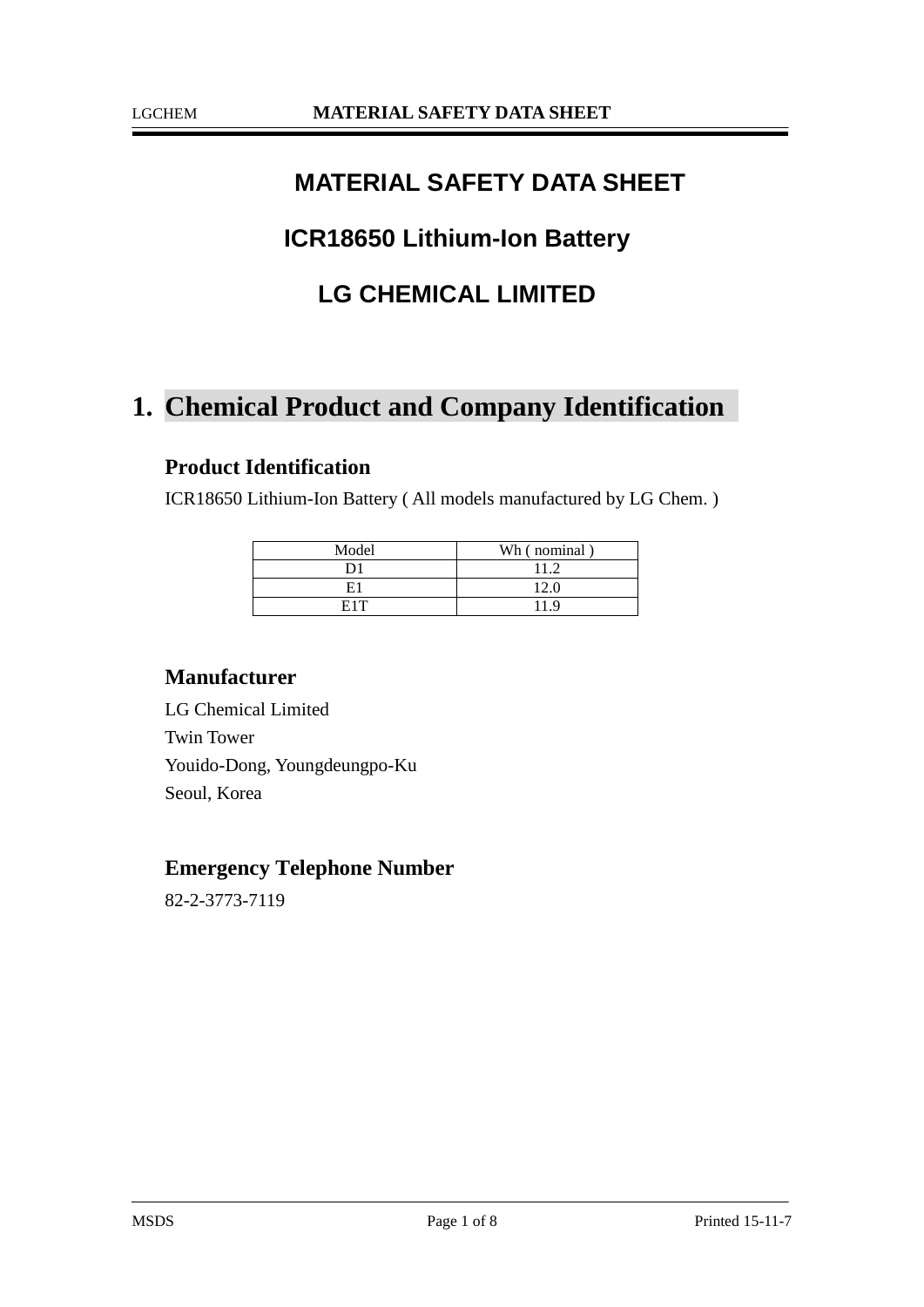# **2. Composition Information**

| <b>Hazardous Ingredients</b>                | $\frac{6}{9}$ | <b>CAS Number</b> |
|---------------------------------------------|---------------|-------------------|
| Cobalt compound                             | $4 - 50$      | 1307-96-6         |
| Styrene-Butadiene-Rubber                    | $<$ 1         | 27288-99-9        |
| Polyvinylidene Fluoride (PVDF)              | $\leq$ 5      | 24937-79-9        |
| Aluminum Foil                               | $2 - 10$      | 7429-90-5         |
| Copper Foil                                 | $2 - 10$      | 7440-50-8         |
| Carbon                                      | $10-30$       | 7440-44-0         |
| Electrolyte (Ethylene carbonate)            | 10-20         | $96-49-1$         |
| Lithium hexafluorophosphate                 | $<$ 5         | 21324-40-3        |
| Stainless steel, Nickel and inert materials | Remainder     | N/A               |

# **Emergency Overview**

May explode in a fire, which could release hydrogen fluoride gas. Use extinguishing media suitable for materials burning in fire.

# **3. Hazards Identification**

### **Primary routes of entry**

| Skin contact    | $\mathcal{L}$ | NO <sub>1</sub> |
|-----------------|---------------|-----------------|
| Skin absorption |               | N <sub>O</sub>  |
| Eye contact     |               | N <sub>O</sub>  |
| Inhalation      | $\bullet$ .   | N <sub>O</sub>  |
| Ingestion       |               | N <sub>O</sub>  |

# **Symptoms of exposure**

Skin contact

No effect under routine handling and use.

Skin absorption No effect under routine handling and use.

### Eye contact

No effect under routine handling and use.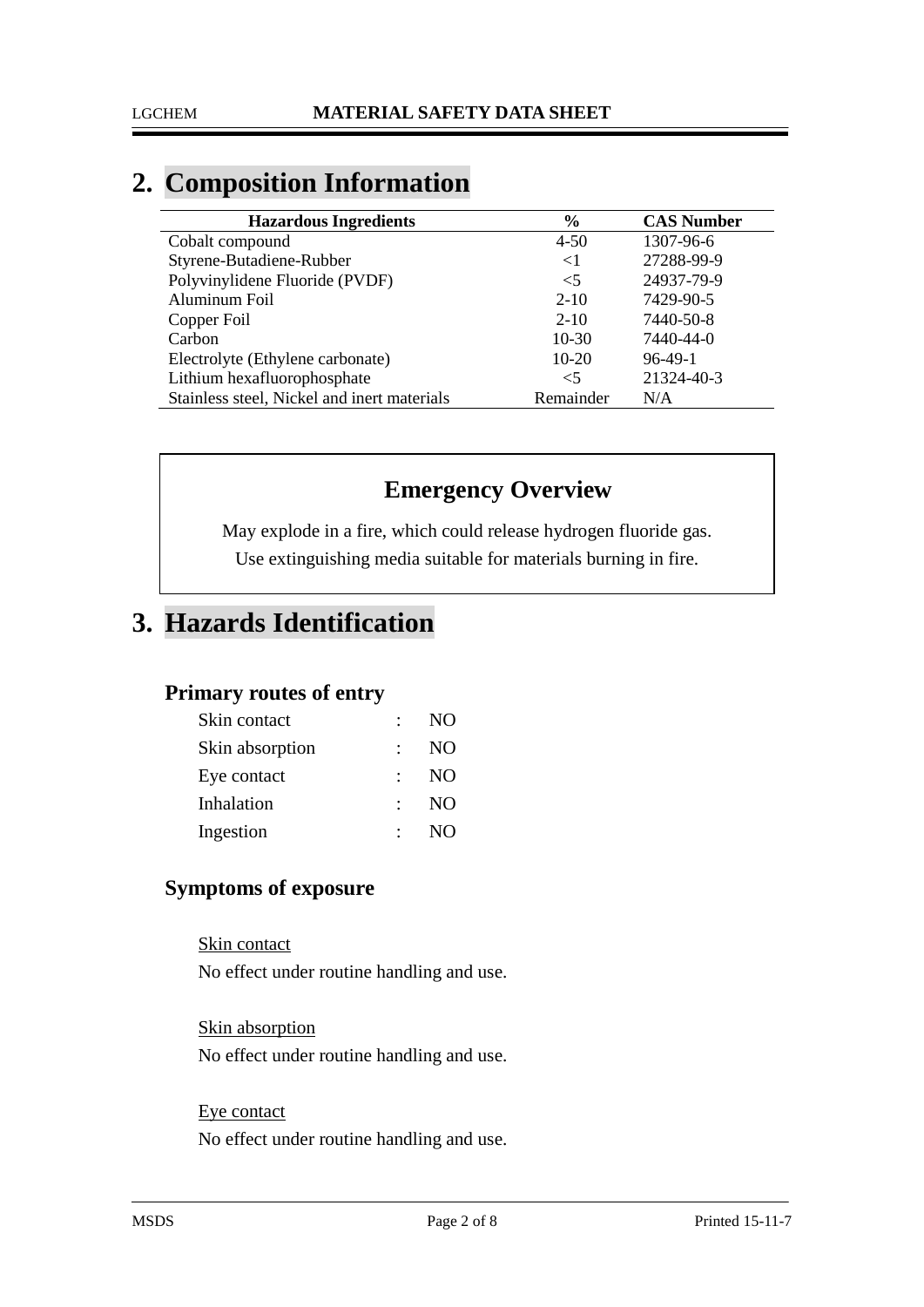Inhalation No effect under routine handling and use.

Reported as carcinogen Not applicable

# **4. First Aid Measures**

**Inhalation** Not a health hazard.

### **Eye contact**

Not a health hazard.

## **Skin contact**

Not a health hazard.

### **Ingestion**

If swallowed, obtain medical attention immediately.

# **IF EXPOSURE TO INTERNAL MATERIALS WITHIN CELL DUE TO DAMAGED OUTER CASING, THE FOLLOWING ACTIONS ARE RECOMMENDED ;**

### **Inhalation**

Leave area immediately and seek medical attention.

### **Eye contact**

Rinse eyes with water for 15 minutes and seek medical attention.

#### **Skin contact**

Wash area thoroughly with soap and water and seek medical attention.

### **Ingestion**

Drink milk/water and induce vomiting; seek medical attention.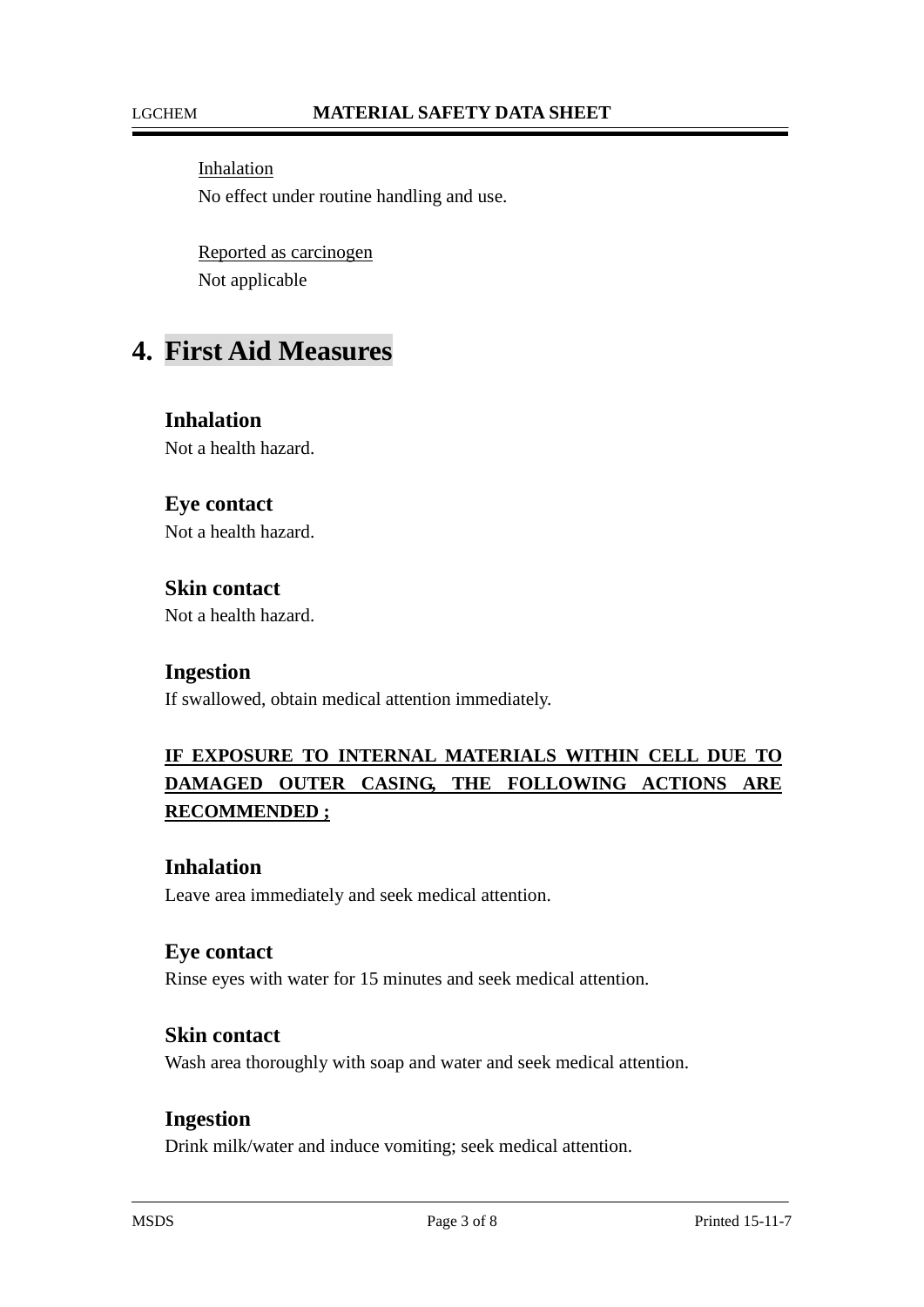# **5. Fire Fighting Measures**

### **General Hazard**

Cell is not flammable but internal organic material will burn if the cell is incinerated. Combustion products include, but are not limited to hydrogen fluoride, carbon monoxide and carbon dioxide.

### **Extinguishing Media**

Use extinguishing media suitable for the materials that are burning.

### **Special Firefighting Instructions**

If possible, remove cell(s) from fire fighting area. If heated above  $125^{\circ}C$ , cell(s) may explode/vent.

### **Firefighting Equipment**

Use NIOSH/MSHA approved full-face self-contained breathing apparatus (SCBA) with full protective gear.

# **6. Accidental Release Measures**

### **On Land**

Place material into suitable containers and call local fire/police department.

### **In Water**

If possible, remove from water and call local fire/police department.

# **7. Handling and Storage**

### **Handling**

No special protective clothing required for handling individual cells.

### **Storage**

Store in a cool, dry place.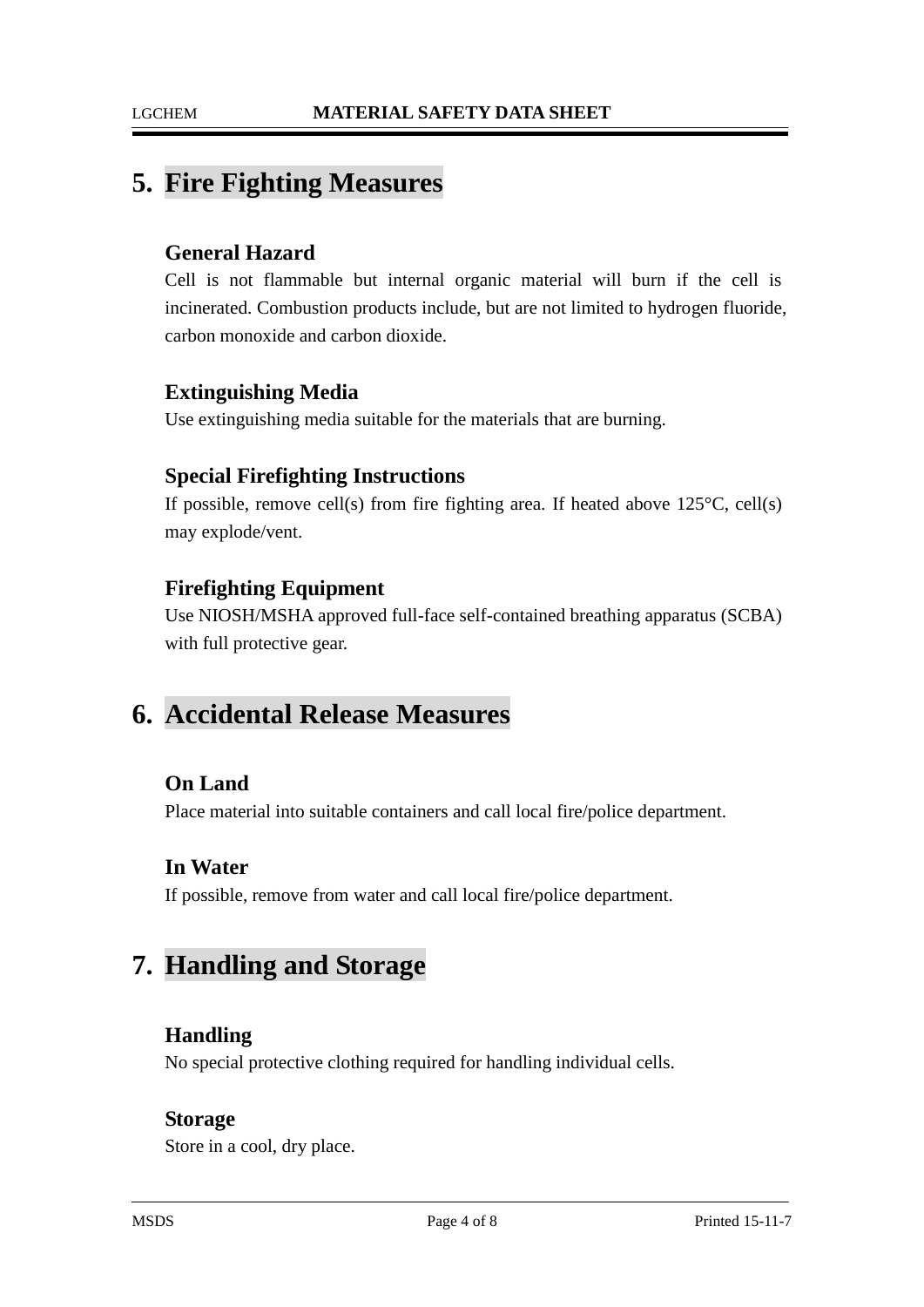# **8. Exposure Controls / Personal Protection**

### **Engineering controls**

Keep away from heat and open flame. Store in a cool dry place.

## **Personal Protection**

**Respirator** Not required during normal operations. SCBA required in the event of a fire.

Eye/face protection Not required beyond safety practices of employer.

Gloves Not required for handling of cells.

Foot protection Steel toed shoes recommended for large container handling.

# **9. Physical and Chemical Properties**

| <b>State</b>        | Solid     |
|---------------------|-----------|
| Odor                | N/A       |
| PH                  | N/A       |
| Vapor pressure      | N/A       |
| Vapor density       | N/A       |
| Boiling point       | N/A       |
| Solubility in water | Insoluble |
| Specific gravity    | N/A       |
| Density             | N/A       |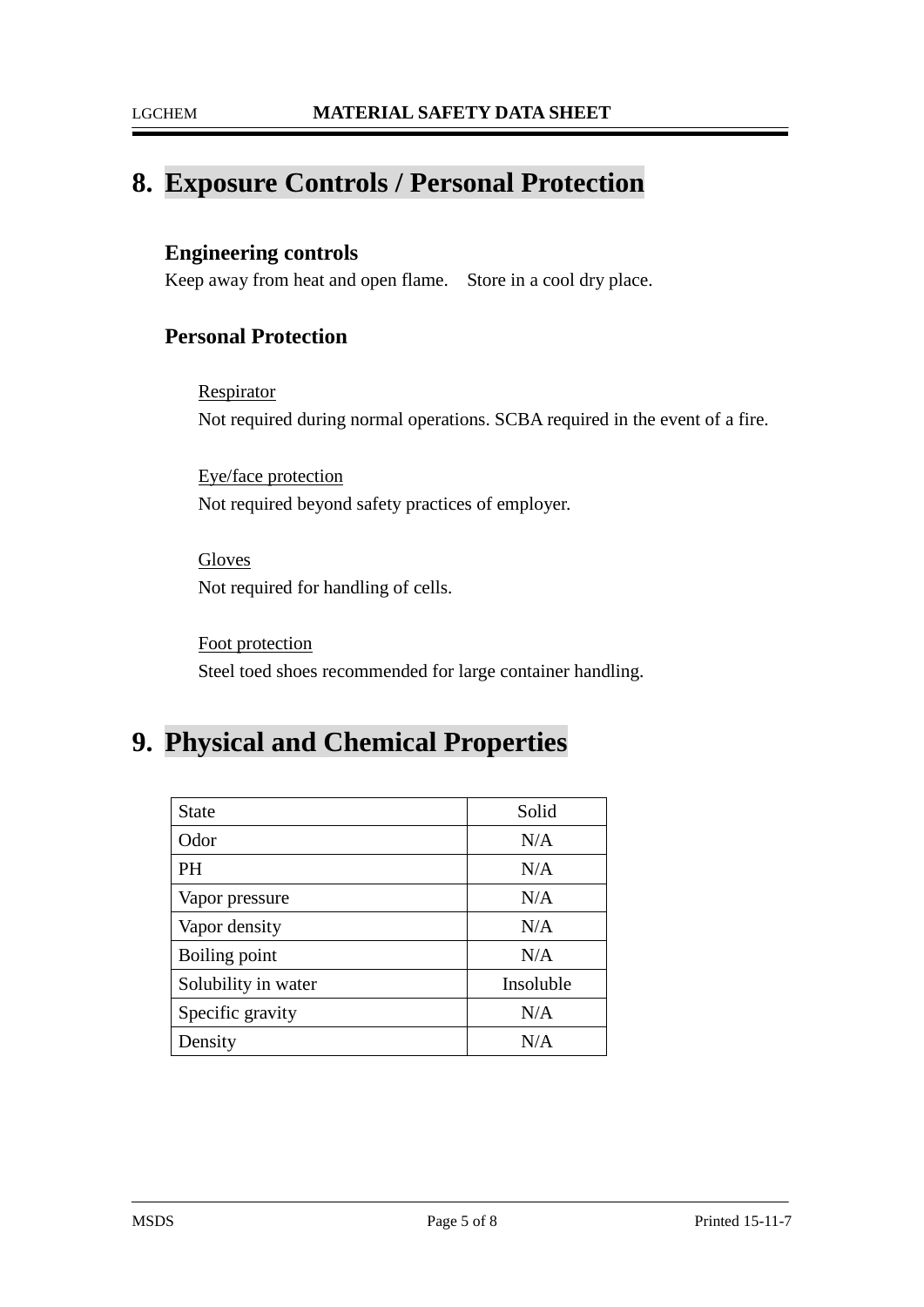# **10. Stability and Reactivity**

### **Reactivity**

None

### **Incompatibilities**

None during normal operation. Avoid exposure to heat, open flame, and corrosives.

### **Hazardous Decomposition Products**

None during normal operating conditions. If cells are opened, hydrogen fluoride and carbon monoxide may be released.

### **Conditions To Avoid**

Avoid exposure to heat and open flame. Do not puncture, crush or incinerate.

# **11. Toxicological Information**

This product does not elicit toxicological properties during routine handling and use.

| Sensitization  | Teratogenicity | Reproductive<br>toxicity | Acute toxicity |
|----------------|----------------|--------------------------|----------------|
| N <sub>0</sub> | NО             |                          |                |

If the cells are opened through misuse or damage, discard immediately. Internal components of cell are irritants and sensitizers.

# **12. Ecological Information**

Some materials within the cell are bioaccumulative. Under normal conditions, these materials are contained and pose no risk to persons or the surrounding environment.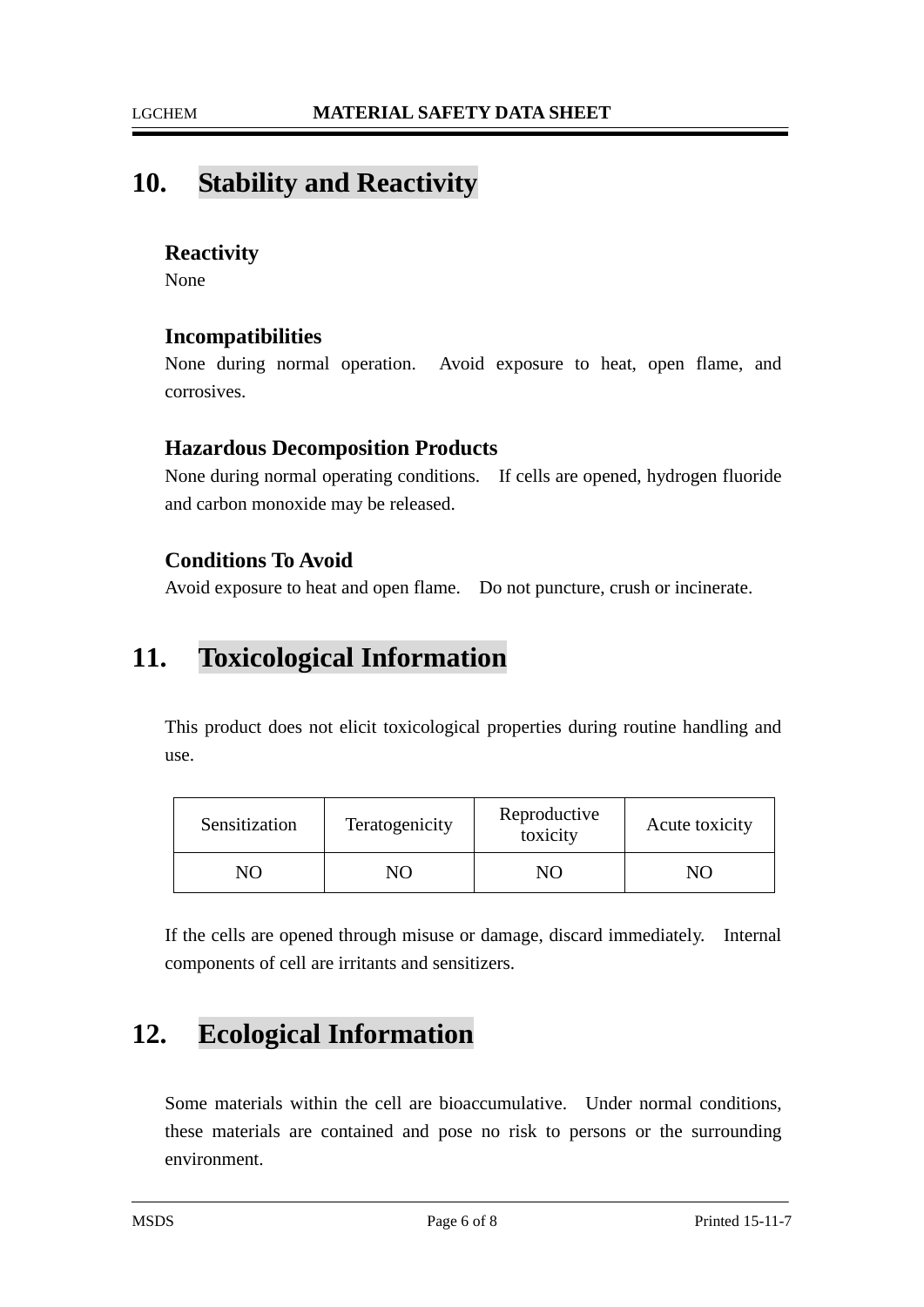### LGCHEM **MATERIAL SAFETY DATA SHEET**

# **13. Disposal Considerations**

California regulated debris

RCRA Waste Code : Non-regulated

Dispose of according to all federal, state, and local regulations.

# **14. Transport Information**

Lithium Ion batteries are considered to be "Rechargeable batteries" and meet the requirements of transportation by the U.S. Department of Transportation(DOT), the International Civil Aviation Administration(ICAO), the International Maritime Dangerous Goods (IMDG) Code.

Even classified as lithium ion batteries (UN3480), 2015 IATA Dangerous Goods Regulations 56<sup>th</sup> edition Packing Instruction 965 Section IB or II is applied.

The general and additional requirements apply to all lithium ion cells and batteries prepared for transport according to this packing instruction:

1) Section IB applies to lithium ion cells with a Watt-hour rating not exceeding 20 Wh and lithium ion batteries with a Watt-hour rating not exceeding 100 Wh packed in quantities that exceed the allowance permitted in Section IB, Table 965- IB; and

|                                 | <b>TABLE 965-IB</b> |                                                |                                                 |
|---------------------------------|---------------------|------------------------------------------------|-------------------------------------------------|
|                                 |                     | Net quantity per package<br>Passenger aircraft | Net quantity per package<br>Cargo Aircraft Only |
| Lithium ion cells and batteries |                     | 10 kg                                          | 10 kg                                           |
| <b>OUTER PACKAGINGS</b>         |                     |                                                |                                                 |
| Type                            | <b>Drums</b>        | <b>Jerricans</b>                               | <b>Boxes</b>                                    |

2) Section II applies to lithium ion cells with a Watt-hour rating not exceeding 20 Wh and lithium ion batteries with a Watt-hour rating not exceeding 100 Wh packed in quantities not exceeding the allowance permitted in Section II, Table 965-II.